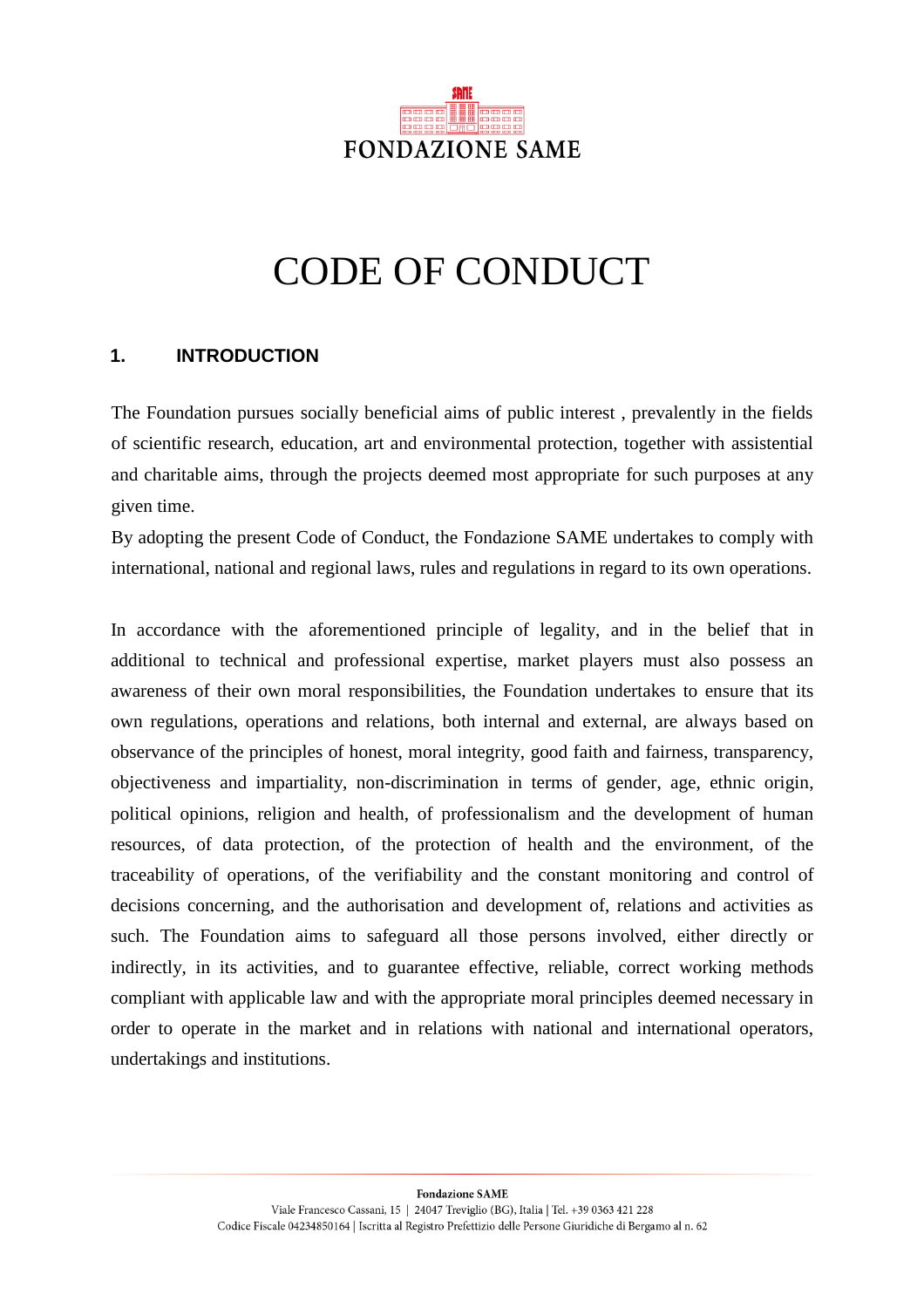Under no circumstances may the direct or indirect pursuit of the Foundation's interests and aims justify the adoption of rules or actions that fail to comply with the aforementioned principles by anyone involved in the Foundation's activities, such as its employees, suppliers and consultants.

The Foundation undertakes to inform said persons, provide them with the necessary guidance and make them aware. of the importance of compliance with said principles, using the methods established in the organisation, management and control model adopted pursuant to Italian Legislative Decree no. 231/2001.

# **2. PURPOSE**

This Code of Conduct has been drawn up in order to ensure that the Foundation's moral values are clearly defined and constitute the basis for the Foundation's culture, and for the standard of conduct of all of its personnel involved in the Foundation's operations and business.

# **3. STRUCTURE AND SCOPE OF THE CODE OF CONDUCT**

The Code of Conduct (hereinafter the "Code") consists of the following parts:

- **Example 3** General Principles of Conduct;
- **Principles of Conduct within the framework of Corporate Governance;**
- **Principles of Conduct in relations with Personnel;**
- **Principles of Conduct in regard to third parties;**
- Compliance with the principles of conduct, and the penalty/disciplinary system.

This Code sets out the Foundation's rights, duties and responsibilities in relation to "*stakeholders*" (employees, suppliers, customers, partners, the Public Administration, shareholders, etc.).

The following persons are also bound by the Code:

 the representatives of the Foundation's bodies, who must act and take decisions in compliance with the Code, divulge knowledge of the Code, and encourage the sharing of the Code by employees and third parties operating on the Foundation's behalf, such as agents, dealers, partners, financial agents (for the sake of simplicity, hereinafter the "*Intermediaries*"); managers, who through their own conduct shall also represent a model for other personnel;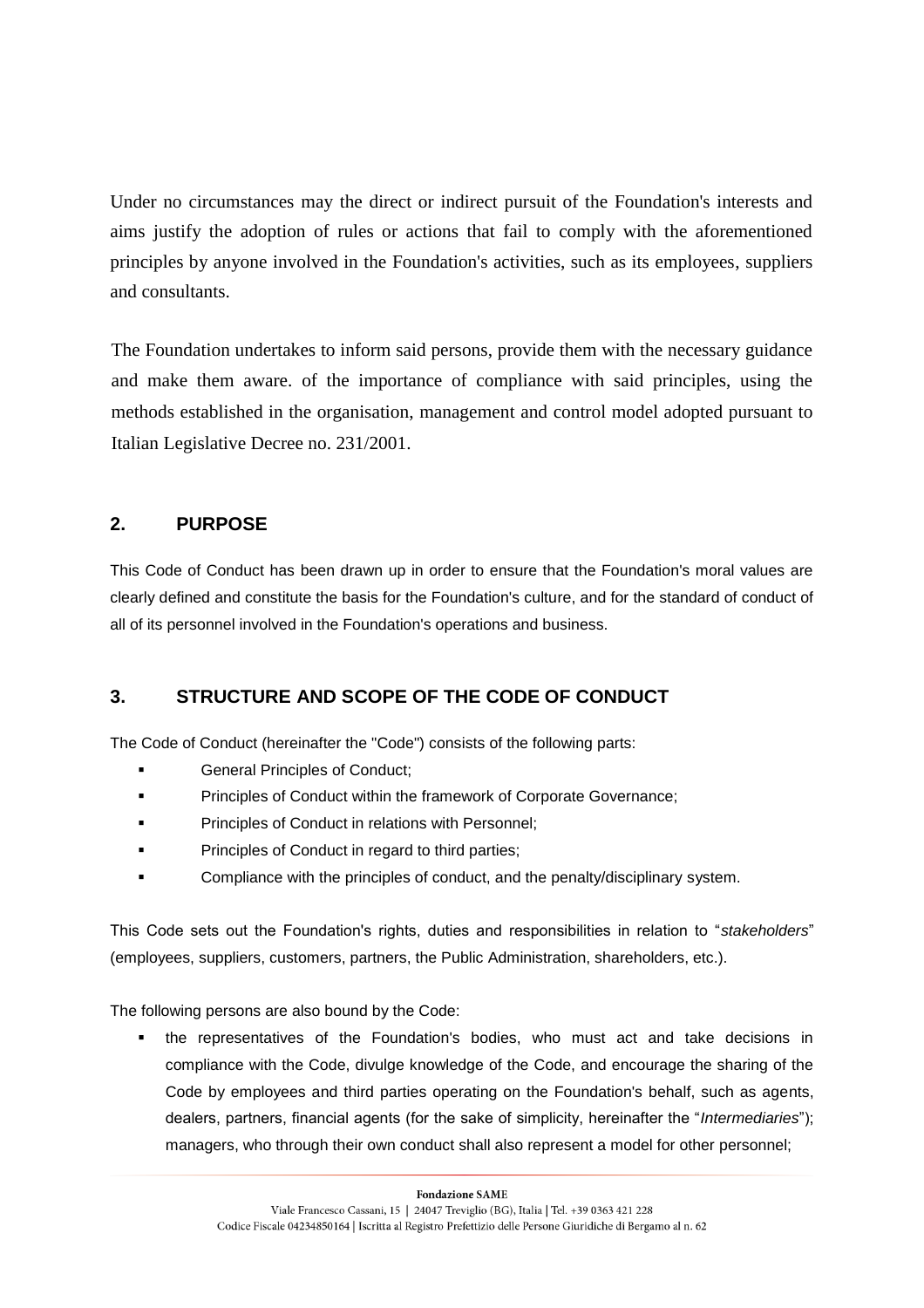- employees, who must act in accordance with the provisions of the Code and must report any breaches thereof to the Supervisory Body;
- consultants and suppliers of goods and services, who must be appropriately informed of the rules of conduct set out in the Code, and must behave in a manner in keeping with the requirements of the Code for the entire duration of their contracts with the Foundation.

Those persons bound to comply with the Code are called the "*Addressees*".

## **GENERAL PRINCIPLES OF CONDUCT**

#### **Legality**

The Addressees are bound to comply with the laws and regulations in force in the Countries that they operate in. I The Addressees are also bound to comply with the regulations, procedures and instructions established by the Foundation in implementation of legal requirements.

#### **Fairness**

All actions and operations carried out by, and all conduct of, each of the Addressees, in the performance of that person's office or duties, shall be based on transparency, fairness and mutual respect,

as well as on the observance of any ethical, professional and experts' rules that may apply.

Each Addressee must offer his/her own professional contribution in line with the responsibilities assigned to that person, and must act in such a way as to safeguard the Foundation's prestige and good name.

## **Transparency**

The Addressees must respect the transparency, that is the clarity, of information, as well as its completeness and pertinence, thus avoiding any misleading situations arising in regard to transactions conducted on the Foundation's behalf. The Addressees must comply with all internal regulations, procedures and instructions, insofar as they implement the principle of transparency.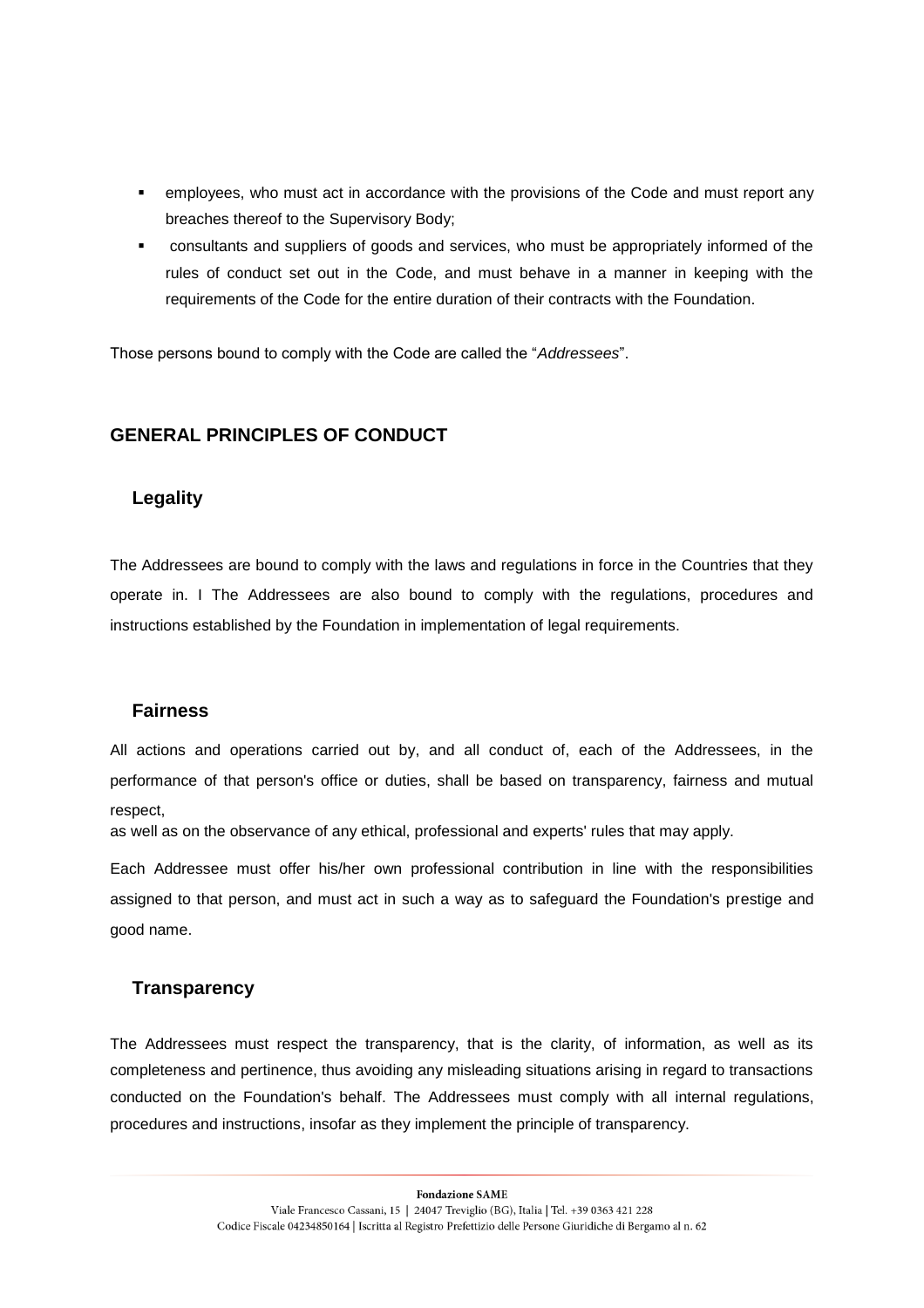Everyone shall undertake to provide due clear, frequent, complete and accurate information, and to check beforehand that any information disclosed to the public or within the Foundation is truthful, complete and clear.

# **Confidentiality**

The Addressees shall respect the fundamental rights of people, by safeguarding their moral integrity and guaranteeing them equal opportunities.

The Addressees must process the Foundation's data and information exclusively within the context, and for the purposes, of their own work, and in any case shall not divulge (disclose, diffuse or publish in any way) any sensitive information without the specific agreement of those concerned, or any confidential information without the Foundation's permission to do so.

## **Respect for human dignity**

The Addressees must respect fundamental human rights by safeguarding moral integrity and guaranteeing equal opportunities.

In relations both within and outside the Foundation, no discriminatory behaviour in regard of individuals' political or trade-union beliefs, religion, racial or ethnic origins, nationality, age, gender, sexual preferences, state of health, any other intimate human characteristic, shall be permitted .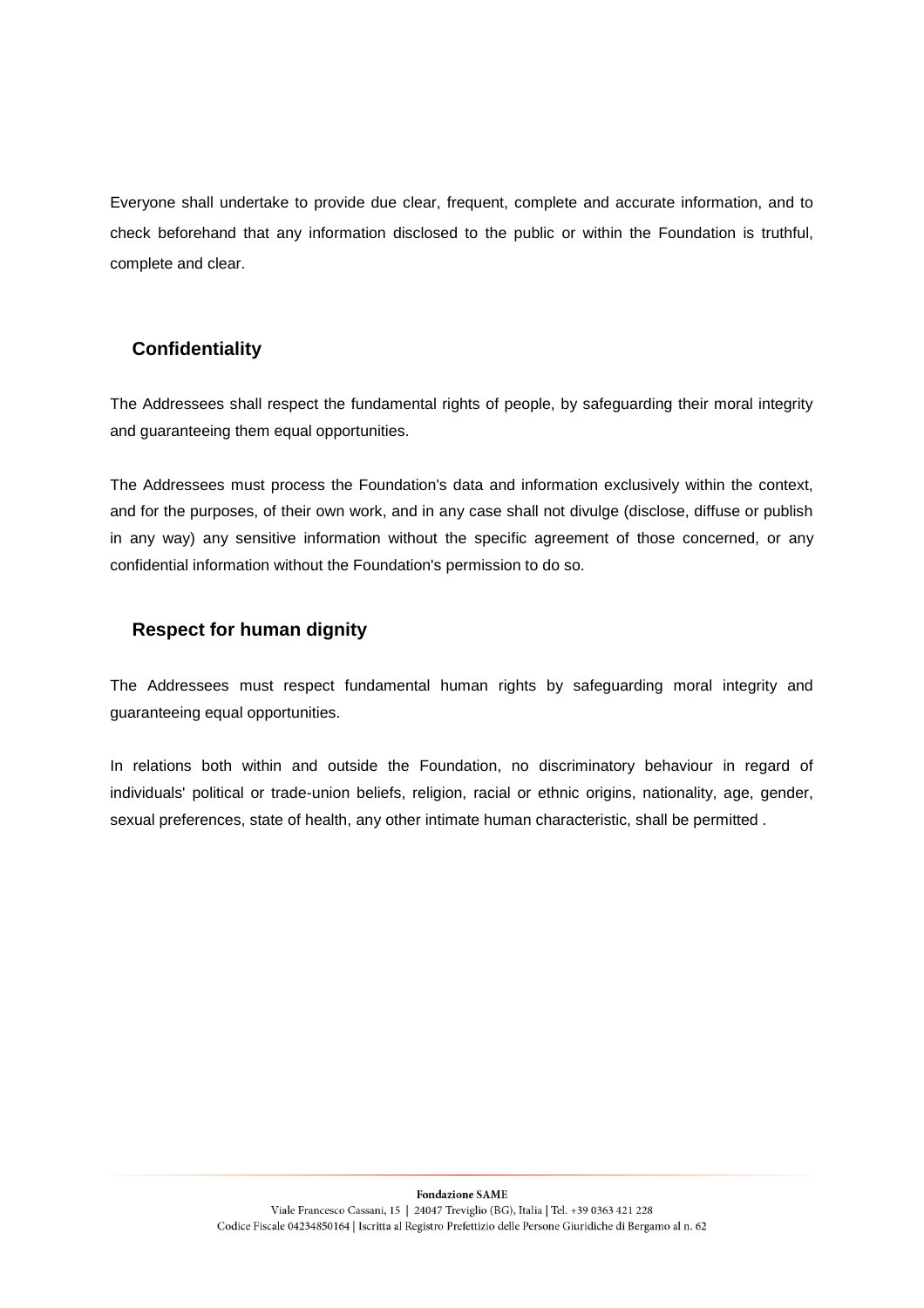# **4. PRINCIPLES OF CONDUCT WITHIN THE FRAMEWORK OF CORPORATE GOVERNANCE**

#### **Statutory Bodies**

The members of the Governing Bodies must be appointed by means of transparent procedures.

The Statutory Bodies shall act and take decisions in an informed, independent manner, and by pursuing the aim of creating value on behalf of the Foundation, in accordance with the principles of legality and fairness.

The decisions of the Statutory Bodies' members must be made independently, that is, by exercising their discretion and in the pursuit of the Foundation's interests.

The Statutory Bodies' discretion is a fundamental prerequisite of their decisions, and thus their members must guarantee the utmost transparency when managing those transactions in which they have specific interest. In such circumstances, they must comply with the provisions of law and with the applicable internal regulations.

More specifically, the Directors must individually be present and perform their duties in a professional, responsible manner, so as to enable the Foundation to benefit from their expertise and skills.

## **Relations with Charter Members**

The Foundation promotes transparency and the provision of regular information to its Charter Members, in accordance with the applicable laws and regulations.

The interests of all Charter Members shall be safeguarded and promoted, and all specific and vested interests shall be rejected.

The Foundation promotes the correct, constant reporting to the Charter Members of any action or decision that could have effects or consequences in regard to their investments.

The Foundation promotes the Charter Members' informed involvement in all decisions taken.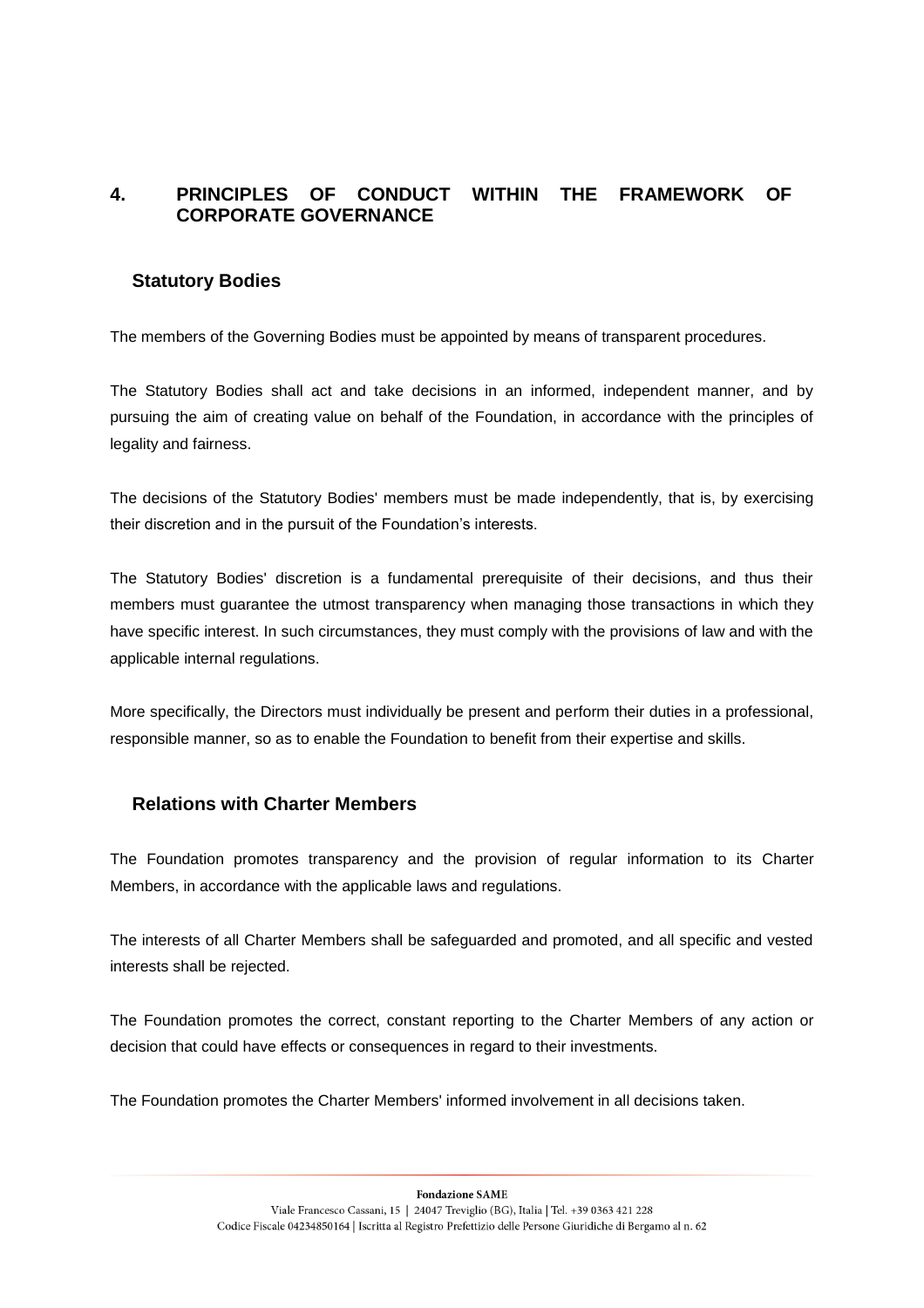# **Transparency of accounting**

The Foundation promotes the utmost transparency, reliability and integrity of its accounting and management information.

Each operation and transaction must be duly recorded, authorised, verifiable, legitimate, consistent and appropriate, in accordance with the applicable provisions of law, regulations and the articles of association.

All of the Foundation's actions and operations must be appropriately recorded, and the process of deciding, authorising and carrying out such actions and operations must be verifiable.

There must be adequate written evidence of each transaction, in order that checks may be carried out at any time designed to certify the characteristics and reasons for the transaction, and to identify the person(s) authorising, carried out, recorded and verified the transaction itself.

Addressees who are aware of any omission, falsification or negligence are bound to report such to the Supervisory Body.

The Foundation acknowledges the principle of the correct reporting, to the appointed bodies and departments, of any significant circumstances concerning the entity's management and accounting, to be of fundamental importance.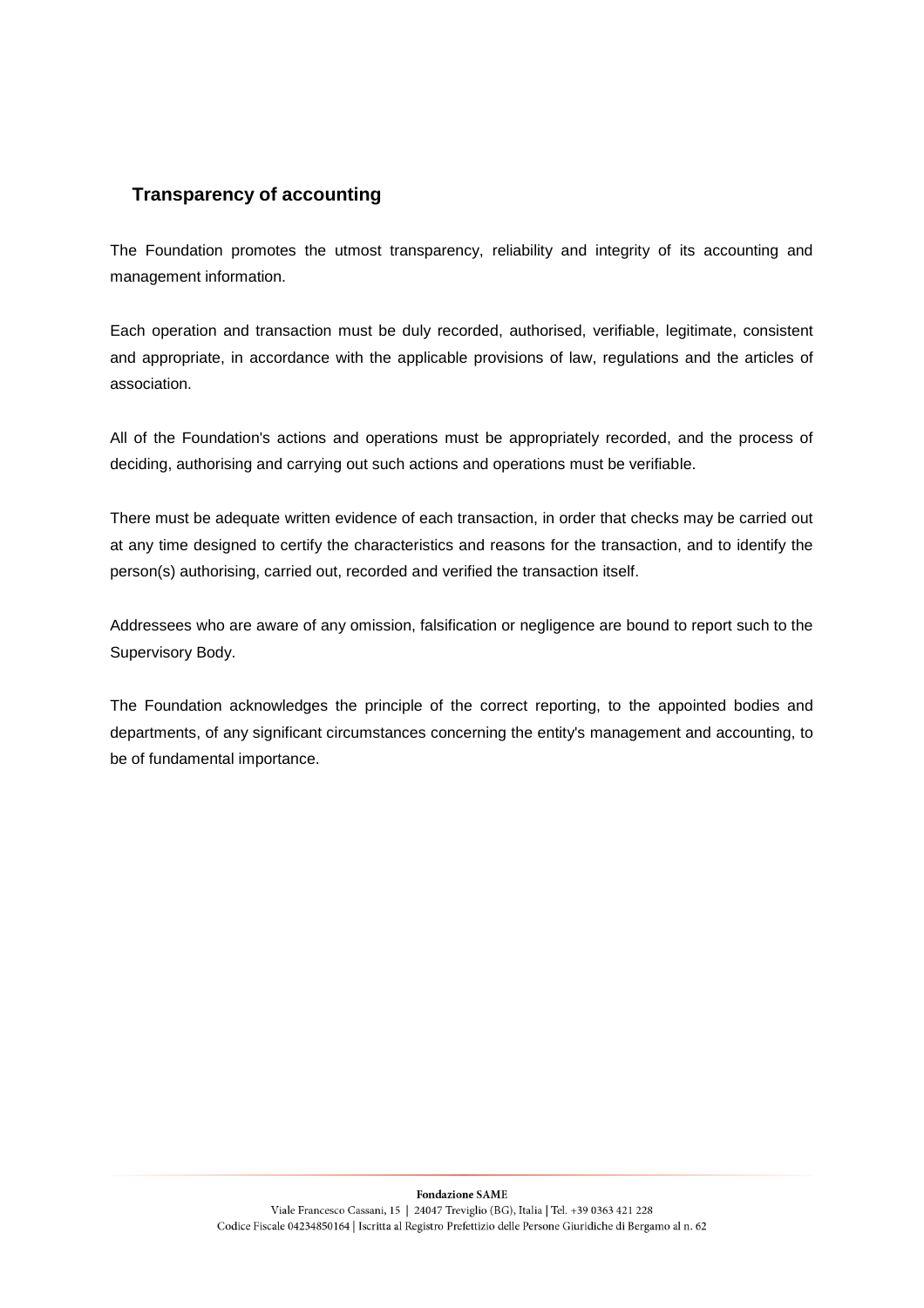# **PRINCIPLES OF CONDUCT IN RELATIONS WITH PERSONNEL**

## **Selection and recruitment of personnel**

The Addressees shall promote respect for the principles of equality and equal opportunity in the selection and hiring of personnel, and shall thus reject all forms of favouritism, nepotism or patronage.

## **Officialisation of employment**

Employment is made official by means of a regular employment contract, and all forms of illegal employment shall be rejected.

The Addressees shall encourage the greatest possible degree of cooperation and transparency in regard to newly-hired personnel, in order that the latter may be aware of their assigned duties.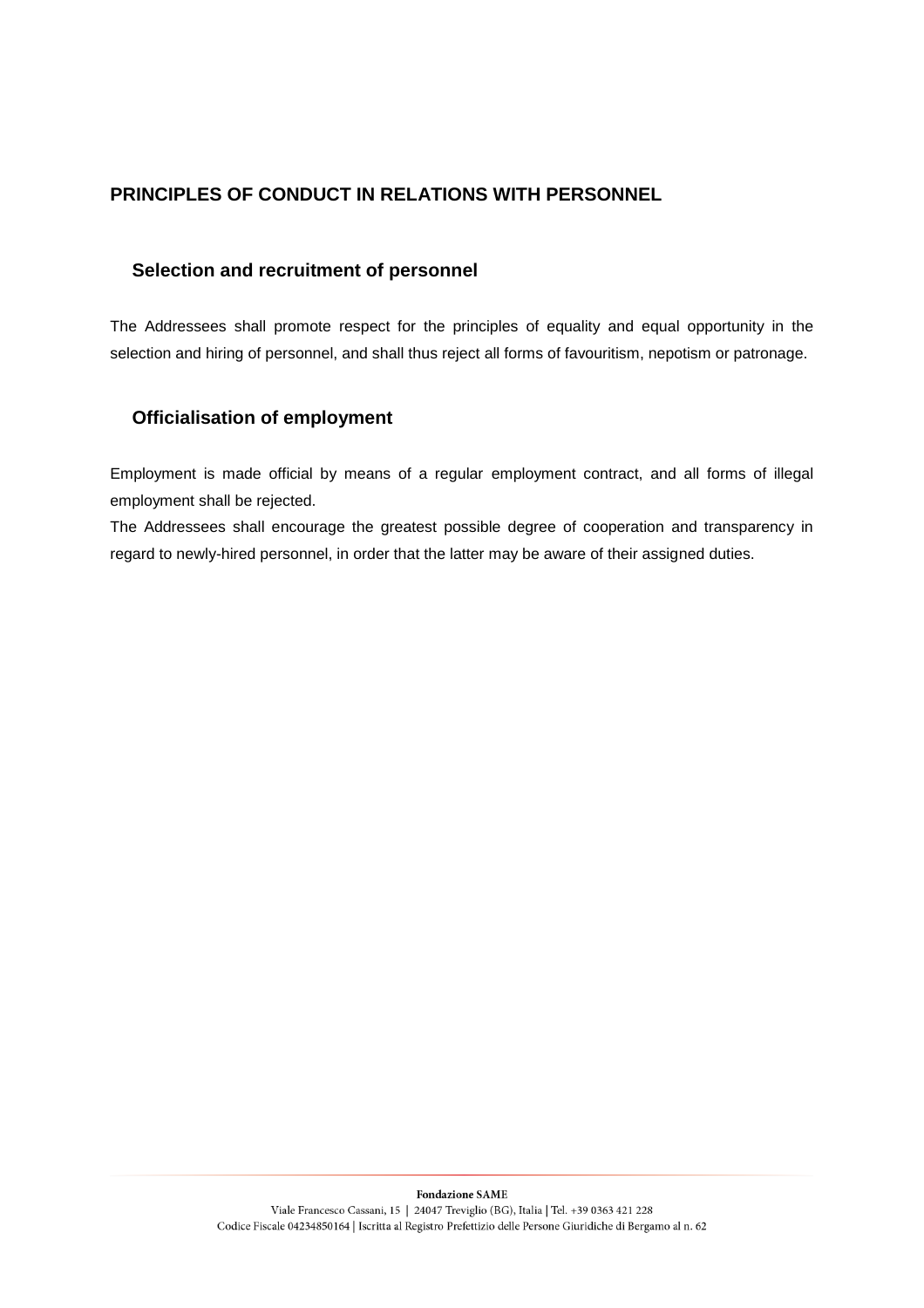## **Management and development of personnel**

The Foundation rejects any form of discrimination against its own personnel, and encourages those decisional and evaluative processes based on mutually shared, objective criteria.

## **Occupational health and safety**

The Foundation undertakes to safeguard the physical and moral integrity of its personnel, working conditions that guarantee human dignity, and safe, health places of work, in full accordance with existing provisions of law governing workers' health and safety.

The Foundation carries out its operations subject to technical, organisational and economic conditions that guarantee adequate protection against accidents, together with a healthy, safe working environment.

The Foundation undertakes to divulge and strengthen a culture of safety among its personnel, by developing their awareness of risks and by encouraging responsible conduct on the part of all personnel.

The underlying principles in this regard are to:

- a) avoid risks;
- b) assess those risks that cannot be avoided;
- c) combat risks at source;
- d) adapt work to individuals, in particular as regards the conception of jobs and the choice of working tools and instruments, working and production methods, specifically in order to mitigate repetitive, monotonous work and to curb the impact of work on workers' health;
- e) take account of the evolution of technology;
- f) replace anything that is dangerous with something that is not dangerous, or is less dangerous;
- g) plan risk prevention, by aiming at an overall form of working that combines technology, the organisation of work, working conditions, social relations and the influence of the working environment;
- h) give priority to collective measures of protection over individual measures;
- i) give appropriate instructions to workers and ensure that they have understood those instructions.
- All Addressees must observe these principles, both when making decisions or choices, and when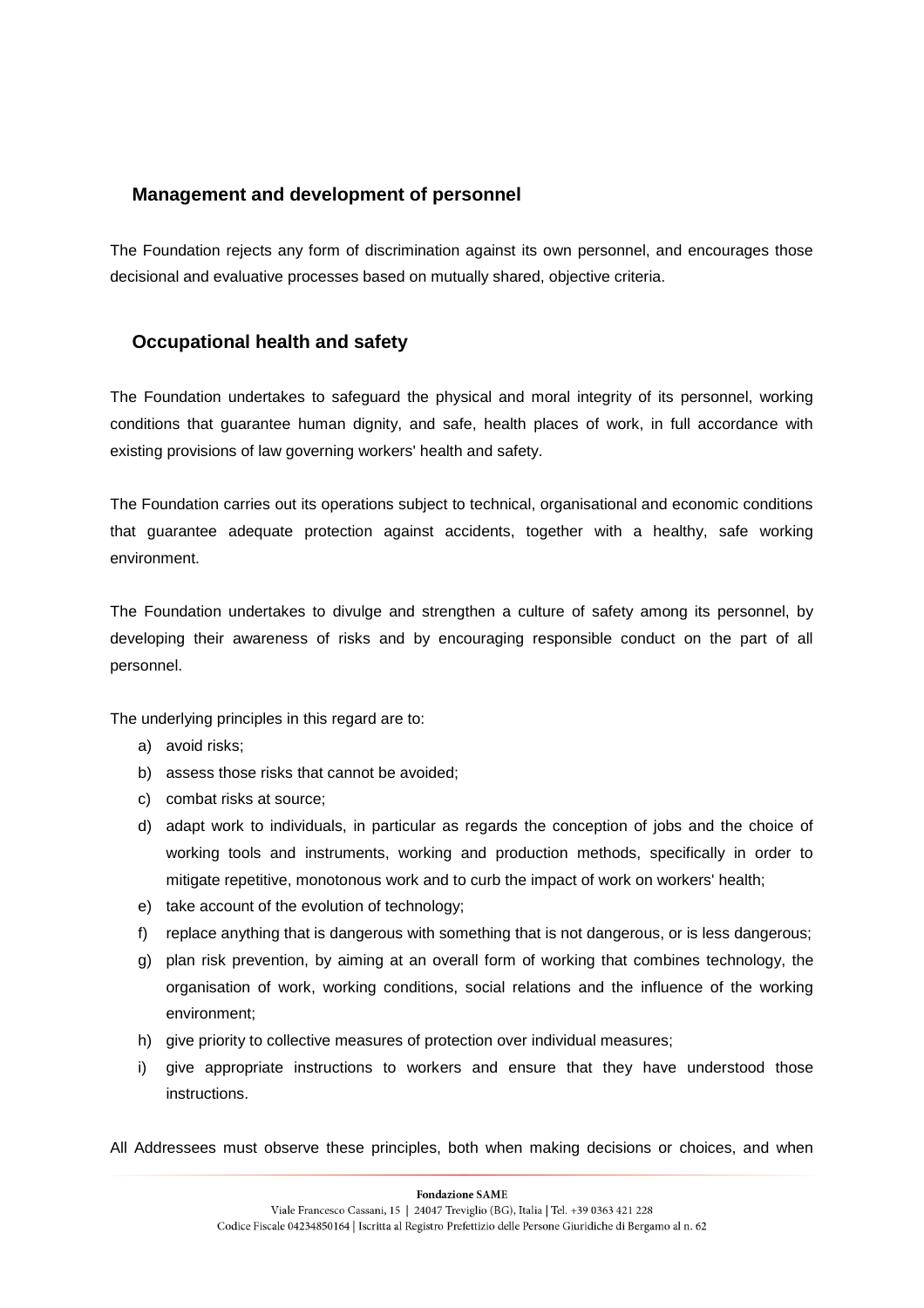such decisions or choices are subsequently implemented during operations.

## **Professional development**

The Foundation works towards the professional development of its personnel through specific instruments and training courses.

# **5. PRINCIPLES OF CONDUCT IN REGARD TO THIRD PARTIES**

## **Principles of conduct in regard to the recipients of funding given**

Addressees shall promote the utmost impartiality, and shall reject all forms of discrimination, in relations with recipients of funding.

Addressees shall provide clear messages, communications and contracts, and shall refrain from formulating such in a way that is difficult to understand, and from engaging in any illegal or unfair trading.

Addressees shall act in a courteous, willing manner in relations with recipients of funding.

## **Principles of conduct in regard to suppliers**

The selection of suppliers shall comply with the principles of legality, fairness and transparency.

The choice of supplier shall be based on objective, impartial criteria in terms of the quality, innovative level and cost of the services/products offered, and of any additional services provided.

Addressees must not accept any gifts, presents or similar items, unless directly attributable to normal relations of courtesy and of moderate value.

Breach of the principles of legality, fairness, transparency, confidential and respect for human dignity, shall constitute just cause for the termination of business relations with suppliers.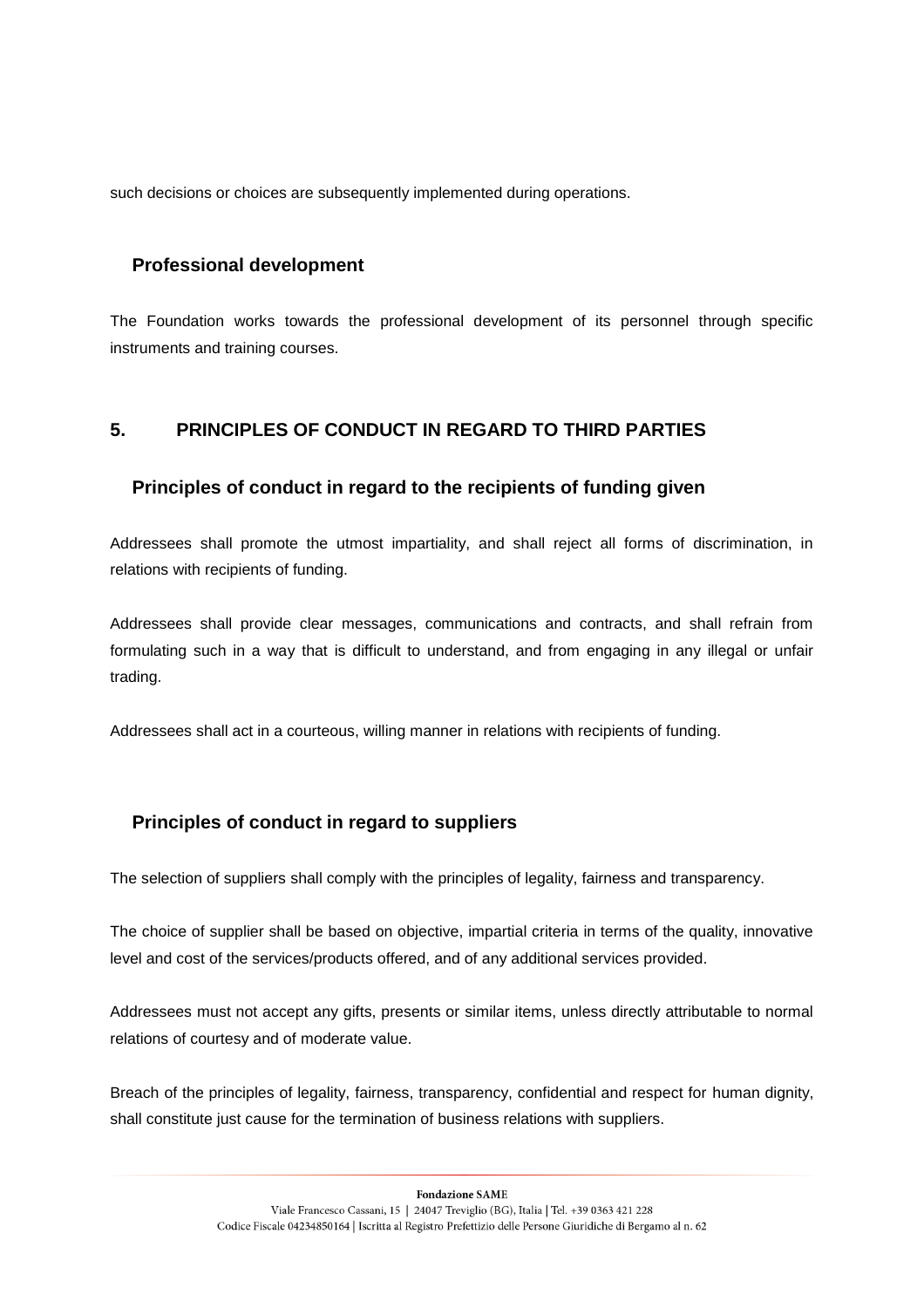Should an Addressee receive an offer of benefits from a supplier in exchange for favouring business with that supplier, the Addressee must immediately suspend their business relationship and report the question to the Supervisory Body.

# **Principles of conduct in regard to consultants, and the conduct of consultants themselves**

The selection and choice of consultants shall be based on the principles of legality, fairness and transparency.

Consultants shall be the recipients of clear messages, communications and contracts that should not be formulated in a manner that is difficult to understand or that encourages unfair trading practices.

Contracts stipulated with consultants shall include, insofar as possible, the obligation to comply with the Code and with the Protocols that apply to any operations exposed to the risk of crime, for which the consultants are appointed on behalf of the Foundation, together with clauses providing for contract termination and the payment of damages in the event of breach of the aforesaid rules of conduct.

The consultants, as Addressees, shall comply with the Code and the Protocols that apply to them.

Breach of the principles of legality, fairness, transparency, confidentiality and respect for human dignity, shall constitute just cause for termination of relations with the consultants themselves.

Should an Addressee receive an offer of benefits from a consultant in exchange for favouring business with that consultant, the Addressee must immediately suspend their business relationship and report the question to the Supervisory Body.

No donations or other benefits or advantages that may be considered, even only partially, to go beyond normal business practices or acts of courtesy, may be offered to consultants.

Consultants are strictly forbidden, in any case, from offering any form of donation, benefit, advantage or promise of such, designed to elicit favourable treatment in the carrying out of any operation that may be related to the Foundation.

In particular, consultants are forbidden from offering any gifts, benefits, advantages or promises to statutory auditors, to members of the representative bodies of entities or their family, with the aim of influencing their independent judgement or of inducing them into guaranteeing advantages of any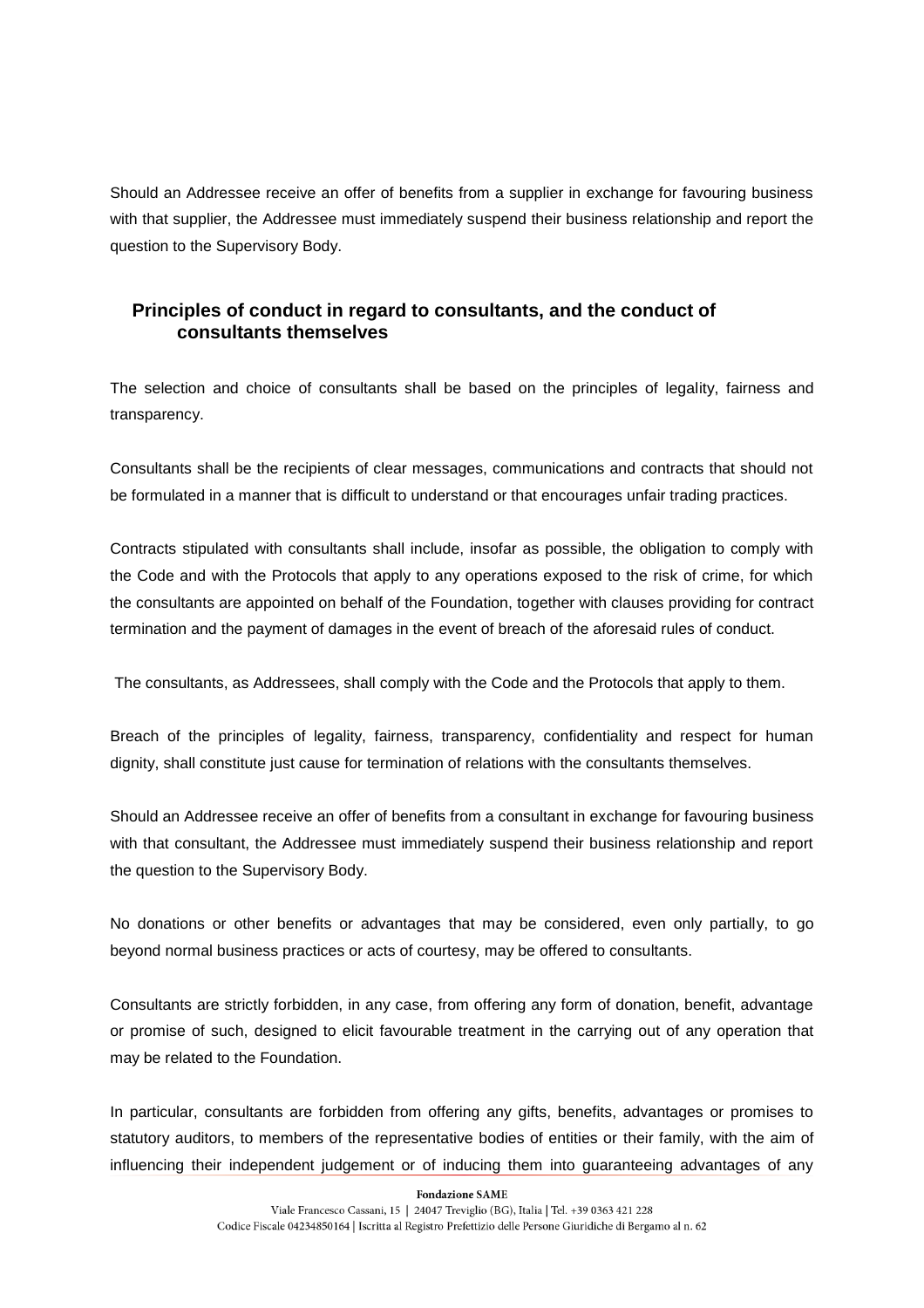kind.

Payments into current accounts located in tax havens are also strictly forbidden.

Addressees who are made aware of any breaches, omissions, falsification or negligence on the part of consultants, or of one of their colleagues, that should arise within the context of business relations, must report this to the Supervisory Body.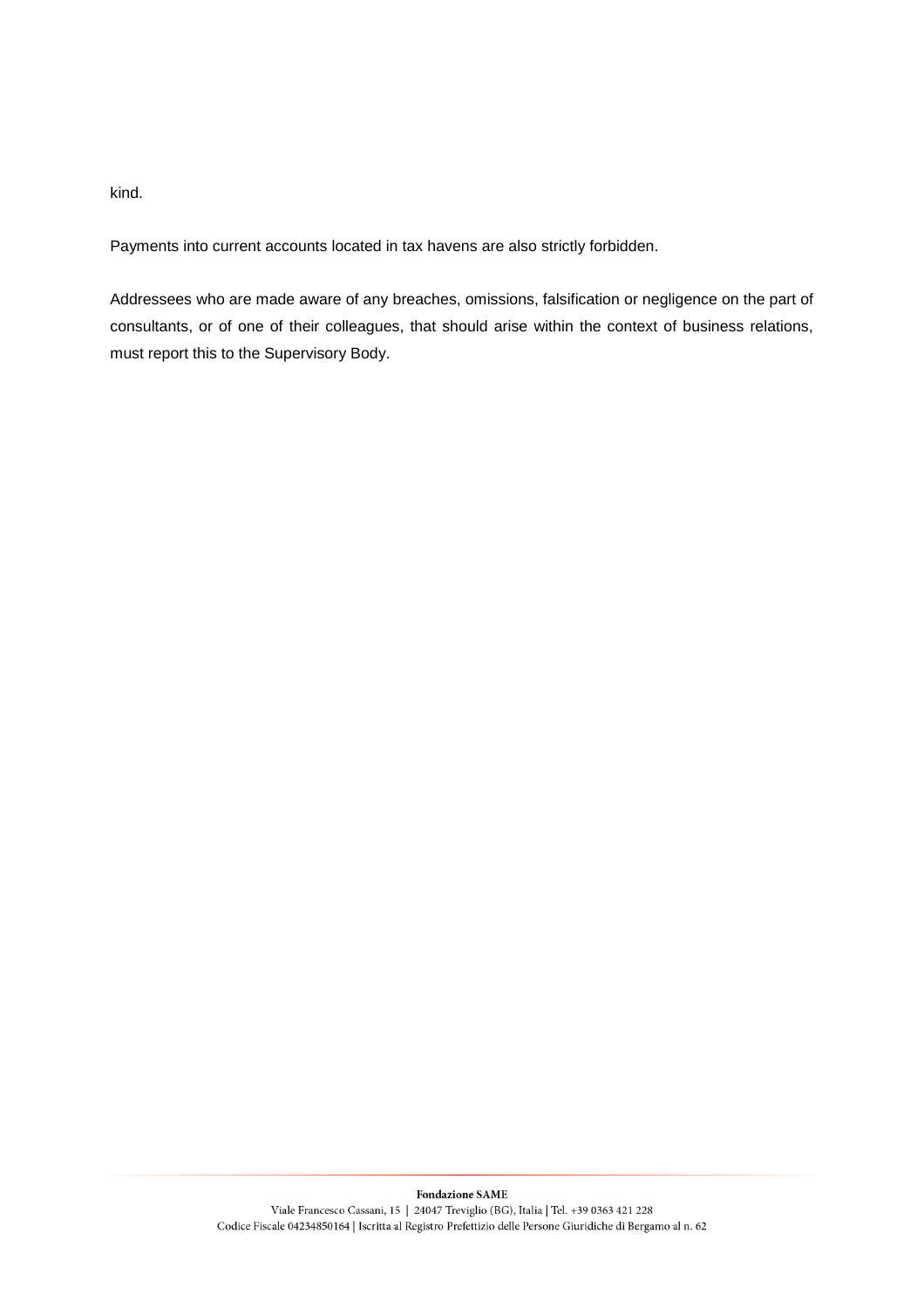# **Principles of conduct in regard to the Public Administration and Public Institutions**

In relations with the Public Administration and with Public Institutions, Addressees act lawfully and properly, in a completely transparent manner, and they shall reject any form of promise or offer of payment or goods designed to encourage or favour any interest or advantage.

The Foundation rejects any conduct that may simply be interpreted by an impartial external observer as collusive conduct or as conduct in breach of said principles.

In particular, it is strictly forbidden to make or promise payments or remuneration of any kind, directly or through others, designed to lead to, facilitate or remunerate any decision, or the performance of an official duty or of an act against the official duties of the Public Administration.

Should the Foundation's personnel receive any request, explicit or implicit, for benefits of any kind from officers of the Public Administration, or from other persons acting on behalf of such, they must immediately suspend the corresponding relations and inform their superiors and the Supervisory Body, in writing, of what has happened.

All forms of non-compliance with the aforementioned instructions are strictly forbidden, including the use of different forms of aid and/or contribution, such as sponsorships, appointments, consultancy, advertising and/or allowances.

It is forbidden to provide false statements, certificates or documents, either material or ideological, or to have recourse to artifice or deception designed to procure an unjust direct or indirect gain for the Foundation, such as grants, loans, other disbursements, concessions, authorisations, licences or other undue administrative deeds.

No Addressee may accept a gift, favour or other form of entertainment from any third party, unless such gifts etc. are to be considered, given the circumstances, as socially acceptable signs of appreciation, and in any case of moderate value, quantity and quality.

In the event of an inspection, the Foundation shall

act in as cooperative and transparent a manner as is possible.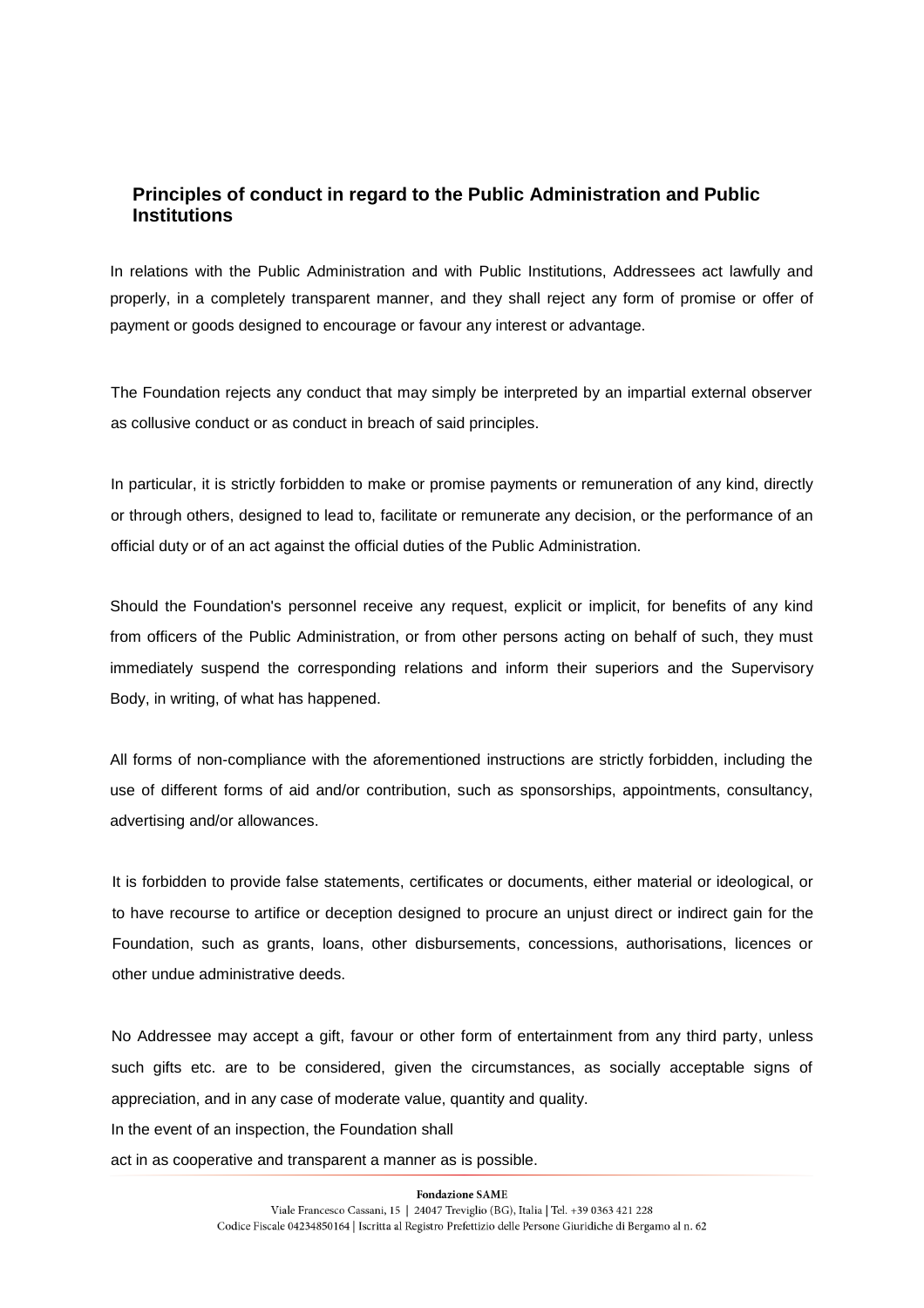#### **Projects in support of individuals and the community**

The Foundation acknowledges, in principal, its own responsibility for contributing, through the pursuit of its own purpose, to the material and psychological well-being and development of individuals and the community, and it promotes this by taking all measures deemed effective and appropriate in spreading a higher level of nutrition, literacy and education in the poorest, economically depressed and culturally backward regions of the world; in particular, the Foundation aims to become an appropriate means by which to contribute towards the growth and socio-cultural development of the younger members of the population.

#### **Personal data protection**

Personal data are considered to comprise all information relating to individuals and legal persons, entities or associations, that are identified or identifiable, also indirectly, by means of reference to any other information, including a personal identification number, together with all data capable of revealing, among other things, a person's racial or ethnic origin, political opinions, membership of parties, trade unions, associations or organisations of a philosophical, political or trade-union character (hereinafter, "Personal Data").

In order to guarantee the protection of Personal Data, the Foundation undertakes to process such data in accordance with applicable law, and in particular in accordance with the principles of the transparency, lawfulness, quality and correctness of the data.

The Foundation guarantees the pertinence of the processing of Personal Data to the Foundation's declared and pursued purposes; therefore, Personal Data shall not be processed in a different manner or for a different purpose than those strictly necessary, and in any case permitted by applicable law, and shall only be processed subject to the consent of the person concerned.

## **Principles of conduct in regard to political parties and trade-union organisations**

The Foundation is completely unrelated to any political party or trade-union organisation.

In this sense, the Foundation does not provide any funding to organisations, associations, events, demonstrations or congresses having political or trade-union purposes.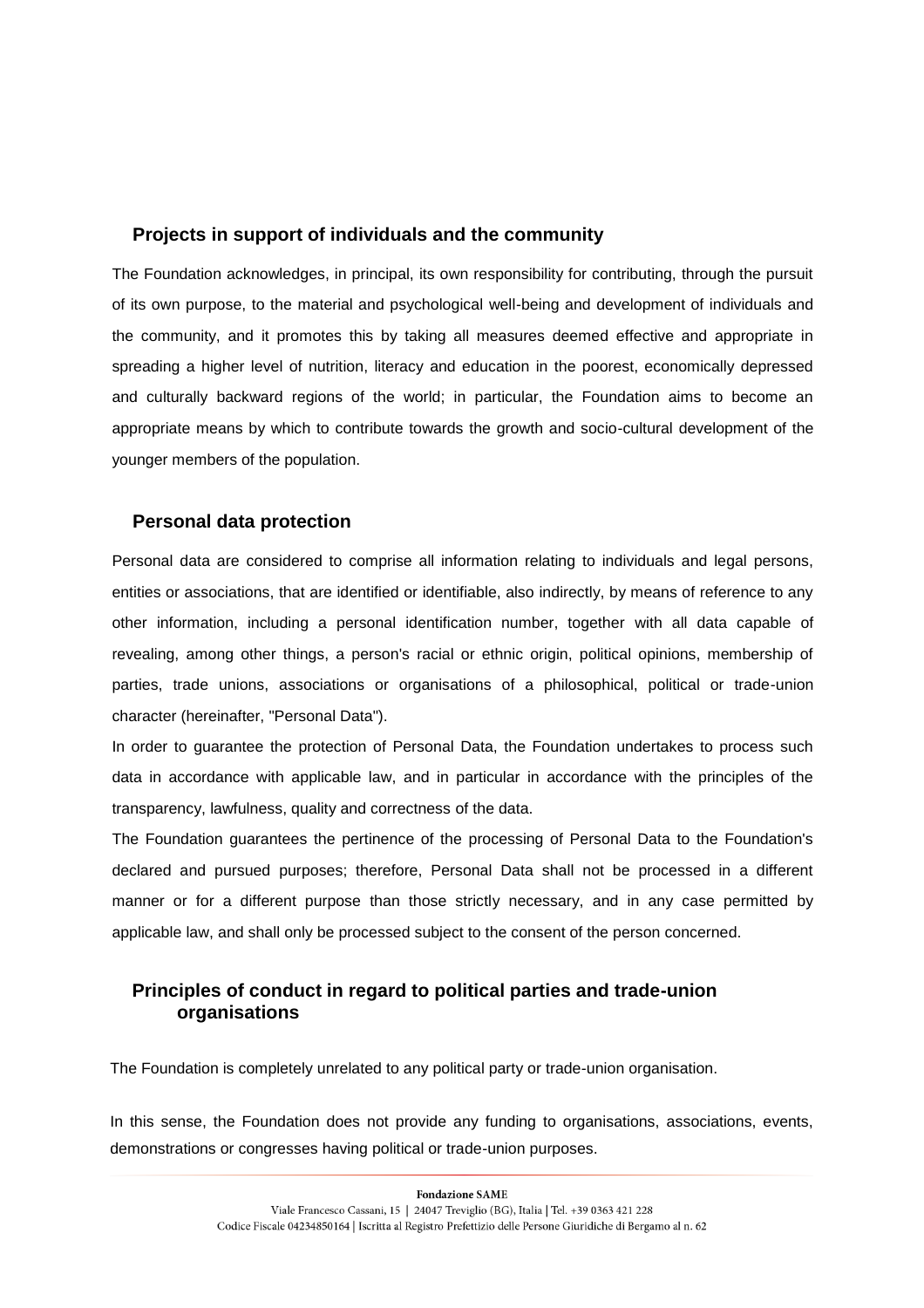# **6. COMPLIANCE WITH THE PRINCIPLES OF CONDUCT AND THE PENALTY/DISCIPLINARY SYSTEM**

#### **Statutory Bodies and the members of the Supervisory Body**

Observance of the Code of Conduct on the part of the members of the Statutory Bodies and the Supervisory Body, completes and renders explicit the requirements of due diligence in the performance of their corresponding duties.

Breach of the provisions of the Code of Conduct and of the operative Protocols of the organisation, management and control model adopted pursuant to Italian Legislative Decree no. 231/2001, thus constitutes non-fulfilment of those obligations deriving from their representational role, with the consequent application of the penalties provided for by law and/or the penalty and disciplinary system.

## **Employees**

Employees' observance of the Code of Conduct completes and renders explicit their obligation to act in a faithful, fair and loyal manner in the performance of their duties, and the Foundation demands such pursuant to, and for the purposes of, Article 2104 of the Italian Civil Code.

In the event of breach of the provisions of the Code of Conduct and of the operative Protocols of the organisation, management and control model adopted pursuant to Italian Legislative Decree no. 231/2001, the penalties established by the specifically approved penalty and disciplinary system shall be applied.

## **Third Parties**

Observance of the Code of Conduct and of the operative Protocols of the organisation, management and control model adopted pursuant to Italian Legislative Decree no. 231/2001, by suppliers and by the Addressed Intermediaries, completes the obligation to comply with the duties of due diligence and good faith in negotiations, and in performance of contracts stipulated, with the Foundation.

Breach of the Code of Conduct and of the Protocols referred to in the contract, depending on the